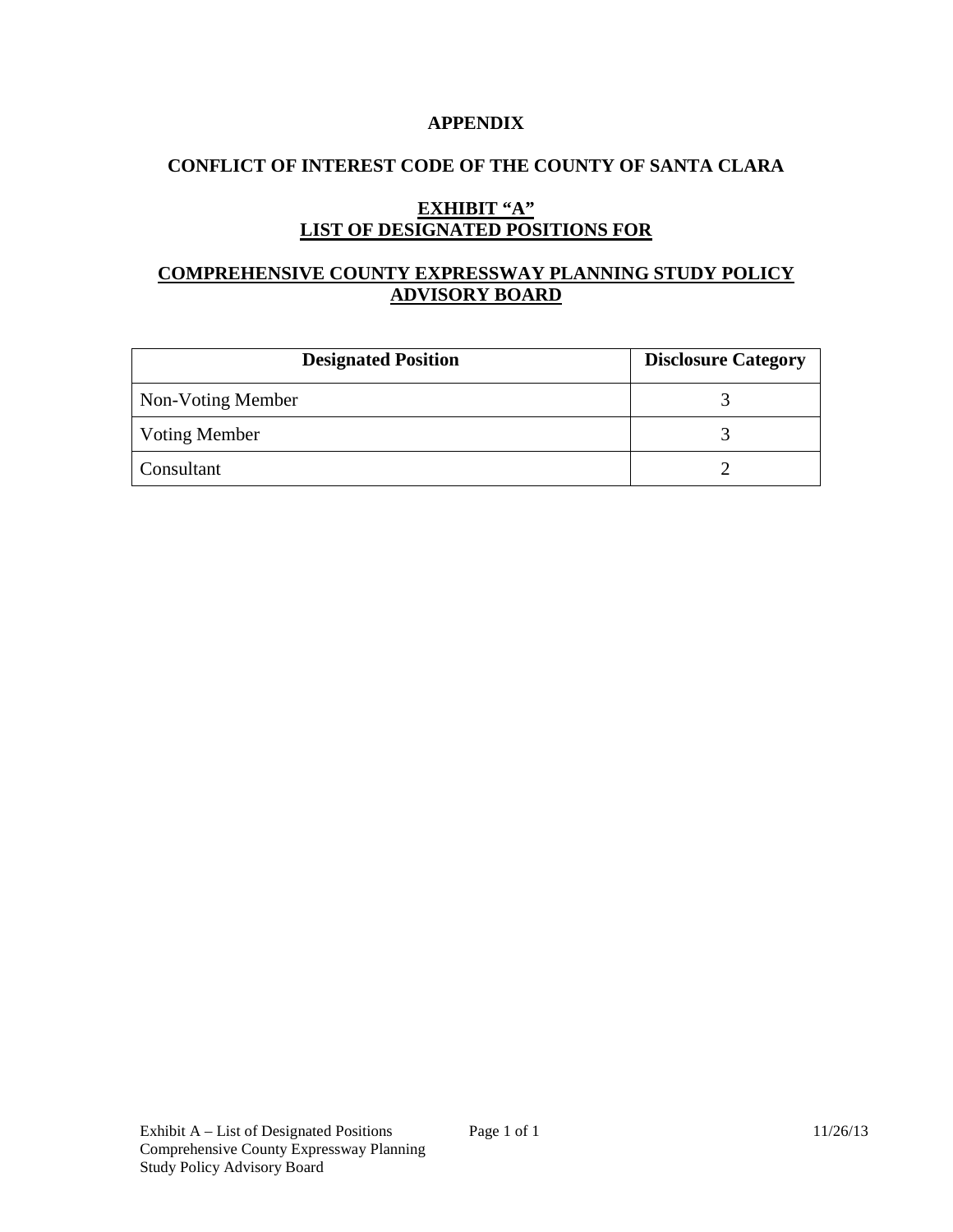#### **APPENDIX**

### **CONFLICT OF INTEREST CODE OF THE COUNTY OF SANTA CLARA**

## **EXHIBIT "B" DISCLOSURE CATEGORIES FOR**

## **COMPREHENSIVE COUNTY EXPRESSWAY PLANNING STUDY POLICY ADVISORY BOARD**

Pursuant to the County of Santa Clara's Conflict of Interest Code, Disclosure Categories 1 and 2 shall read as follows for all Code Agencies.

**Disclosure Category 1**: Persons in this category shall disclose:

(1) all investments in, business positions in, and income (including gifts, loans and travel payments) from:

(a) all sources that provide, plan to provide, or have provided in the last two years, facilities, goods, software, hardware, or related technology, equipment, vehicles, machinery or services, including training or consulting services, to the County;

(b) all sources that are subject to the regulatory, monitoring, investigatory, enforcement, valuation, certification, permit or licensing authority of, or have an application for a license, permit or certificate pending before, the County;

(c) all sources that receive, are planning to apply to receive, or have received in the last two years, grants or other monies from or through the County; and sources that receive referrals to provide assessments and/or treatments that are required or recommended by the County; and

(2) all interests in real property in the County of Santa Clara located entirely or partly within the County, or within two miles of County boundaries, or of any land owned or used by the County.

**Disclosure Category 2**: Each Consultant shall disclose: (1) all investments in, business positions in, and income (including gifts, loans and travel payments) from: (a) all sources that provide, plan to provide, or have provided in the last two years, facilities, goods, software, hardware, or related technology, equipment, vehicles, machinery or services, including training or consulting services, to the County; (b) all sources that are subject to the regulatory, monitoring, investigatory, enforcement, valuation, certification, permit or licensing authority of, or have an application for a license, permit or certificate pending before, the County; (c) all sources that receive, are planning to apply to receive, or have